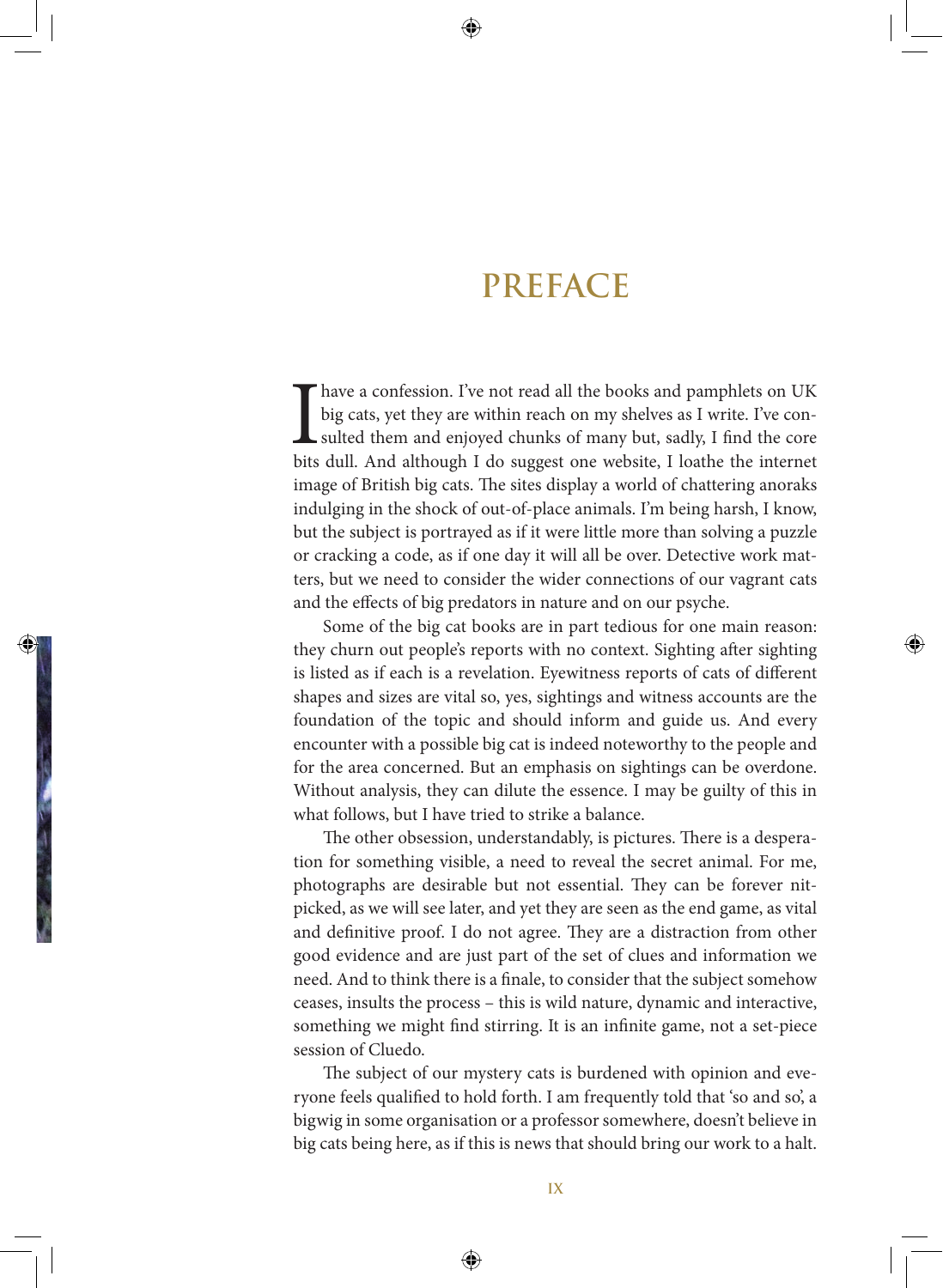But it does not matter. I'd expect people to be guarded on this topic, especially if they've not seen and heard what I have seen and heard. There is no rush to become aware of big cats in our countryside. This book is not designed to convert anyone. There are questions for us to tackle, when we are ready, about how we study and relate to these cats. If this book helps our readiness, it will have done its job.

There may be natural scientists who regard the book as shallow, full of cut corners and weak postulations. I accept the risk of such a response, but I would stress the spirit in which this work is offered: it's aiming to offer pointers, provoke debate and awaken a gentle realisation that something is afoot. My roots in social science feel the need for rigour too. Trends in human observation and emotion need justifying if they are to count and be recognised, while the cats themselves leave a range of signs and are sometimes captured on film. I hope enough snippets of evidence are offered and claims supported while the book holds its audience and engages minds.

To the strict scientists who think I am hasty in my assessment of the big cats here, I say this: when would you start this debate? How and on whose terms, given that it is so far-reaching? A predator's landscape of many dimensions is before us to survey and to study. A mystery animal is becoming real. The great challenge is to make evident what is invisible. The cats always have the upper hand so their lives will stay mostly hidden, but why not discover what we can?

Meanwhile there are farmers – some fascinated, some anxious – who appreciate a friendly contact with whom to swap notes. There are people who can lead the way to the predator now, but there are rules of trust to learn and new partnerships to forge.

Parts of the text may seem earnest, but I hope compensation comes with the reality and drama described elsewhere. And I make no apology for the more profound thoughts. We all have a responsibility to stay measured as we consider this new wildlife before us. The cats force us to think about their world, our self and ourselves.

The deer in our woods are alive to the large carnivores which now stalk them. Some people's dogs and horses have sensed large cats and, by their reactions, alerted their owners. Nature knows and shows us that new and extraordinary animals have melted into the landscape. The emergence of Britain's big cats invites us to think afresh as we experience our own outdoors.

Rick Minter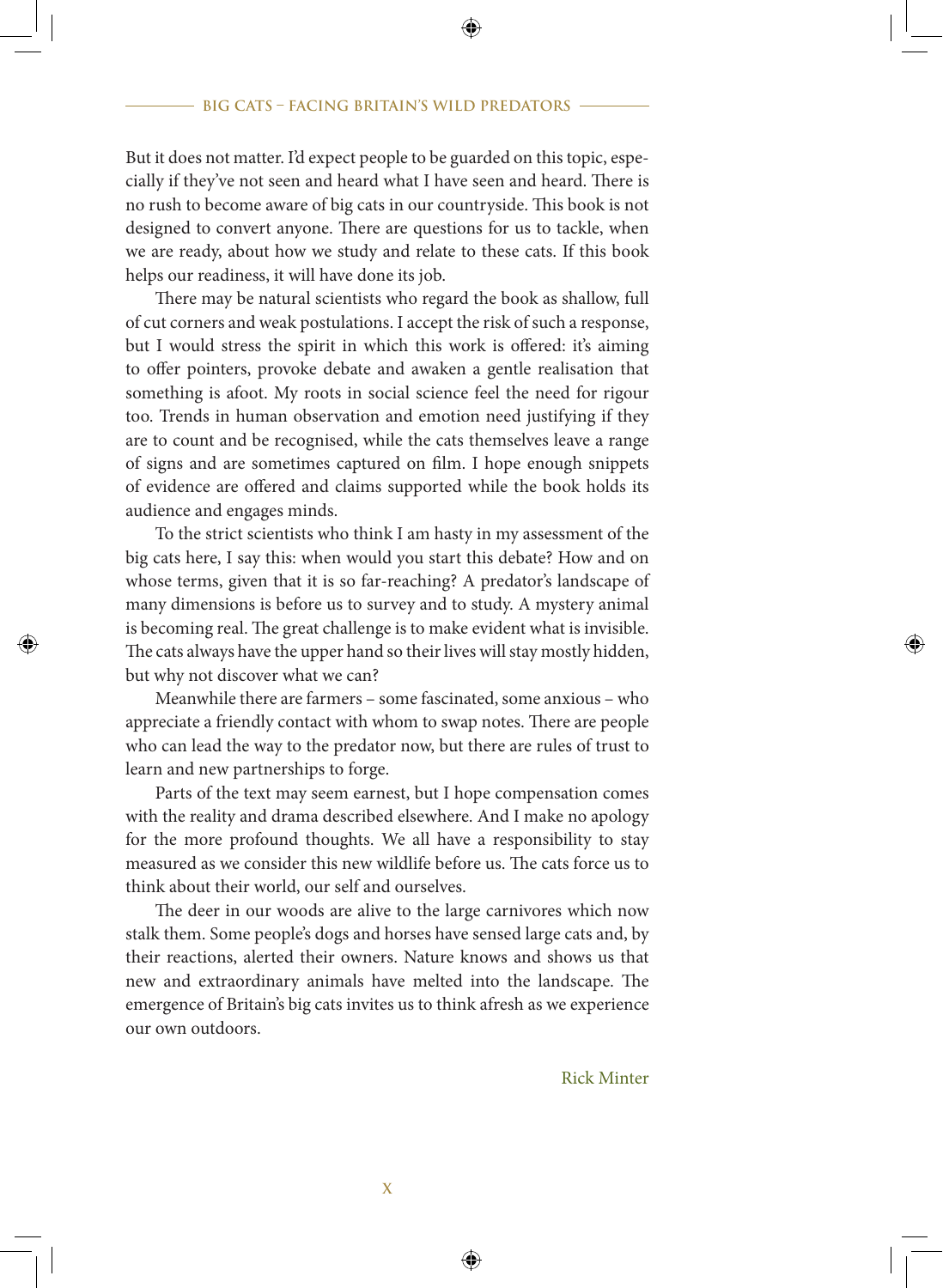'Some people have quietly concluded that there are a few big cats living undercover in Britain. It sounds like a tall story to me. But knowing what I do about leopards, anything is possible...'

> *(Jonathan Scott, narration for 'The Secret Leopard', Natural World, BBC2, 2010)*

We view leopards and pumas as majestic and enigmatic. They are large wild felines, unknown to us. Sometimes graceful, sometimes fierce, they dwell in the depths of far-off lands. Watching footage of a leopard killing and c are large wild felines, unknown to us. Sometimes graceful, sometimes fierce, they dwell in the depths of far-off lands. Watching footage of a leopard killing and consuming an antelope is a stunning and humbling experience. I've just watched on YouTube an African leopard clamping its prey at the throat. The ambushed impala kicks and shudders limply as the asphyxiating clasp takes effect. The instant the deed is done, the leopard moves swiftly to the rump of the prey and immediately shears into the flesh, lest any lurking scavengers arrive. The night scene is floodlit by safari vehicles. Tourists whisper in excitement at what they are seeing, cameras flash relentlessly and guides brief their clients. The situation is both dramatic and serene, a perfect demonstration of a large carnivore at work, dispatching and consuming prey. The impala's swollen body suggests it was pregnant. This is nature's harsh code, not ours.

Watching the leopard at work on its own patch, its hard-defended territory in Africa, may be a powerful moment, but it is also highly packaged. The spectacle is played out before a gallery of camera-snapping tourists. The event is far removed from our own ordered existence, in which our lives rarely encounter the frisson of risk or the discomfort of the deep outdoors. The visitors, the adventurers behind the camera lens, have got their prize. Their global travel, their holiday money and their hopes have all been rewarded. The action over, they have a striking moment to hold on to until the reality check: the retreat to the world of pavements, central heating, packaged food, Wi-Fi and Twitter feeds.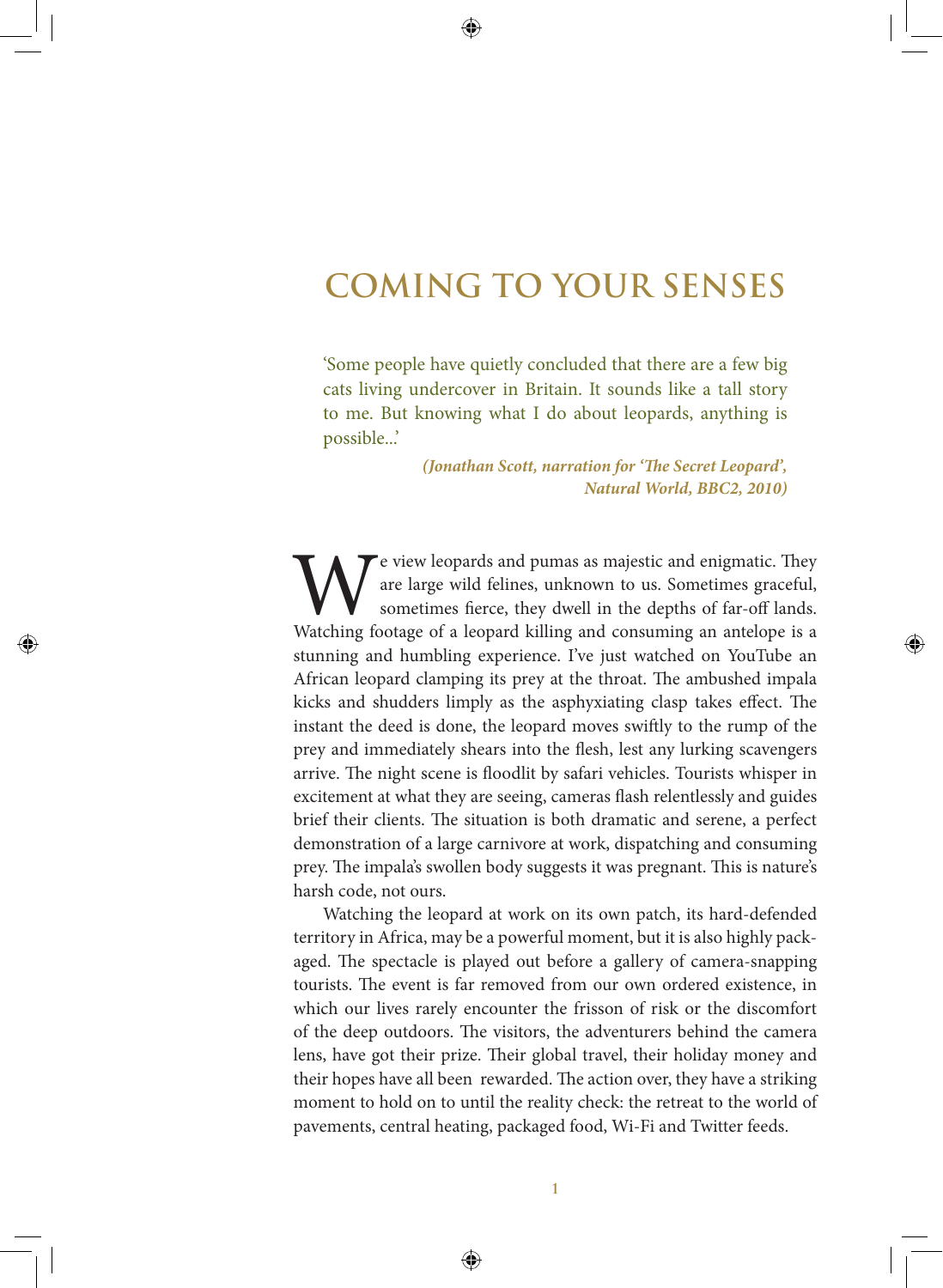After much consideration, I want to suggest there is an alternative reality just around the corner, in the comforting charm of the British countryside. A cut-price safari is available here. Large cats which we regard as symbols of wilderness – the likes of the leopard, the mountain lion, our once-native lynx and maybe some we don't yet know of – have established their own homes here. They can occupy spaces from deep Exmoor valleys to the conifer-cloaked Scottish hills, and from rugged Welsh pastures to the arable lands of East Anglia and Humberside. As I finish this book, in May 2011, reports of panthers have come from locations as diverse as a Cornish estuary in southwest England and the coast of Sutherland in northeast Scotland. And feral cats are not just living in remote places: they are reported in the open farmland of middle England and in derelict spaces on the edge of towns. They can inhabit the same places we do, living in our shadows. According to reports, they cross carriageways at night, they use underpasses, traverse old railway lines and shelter in quarries, old tunnels, derelict buildings, and mines. Our nature reserves, commons and golf courses are part of their larder. We have no impala and dik-dik for them to trail, but we have an abundance of deer, including roe, fallow, muntjac and sika. Becoming alert to theses secret cats, and sensing some of their signs, is part of the cut-price safari.

## **towards enlightenment**

It may seem audacious to propose big cat territory throughout Britain, but I am not alone. There are many closet followers of these mystery mammals and yes, we do keep pinching ourselves. But if I am ever worried about being labelled a crank, I can defer to my local police force. They are matter-of-fact about the presence of big cats, breeding big cats, in the area. The nation's top broadcasters are on the case too: the topic has cropped up on mainstream TV from a cast including Bill Oddie and Ray Mears, as we shall see later.

If large carnivores are sometimes around the corner in our countryside, how do we feel about that? Is it cause for concern, a reason to rejoice, something to study or all of these things? The issues need to be thought through and talked through. This book is designed to help us reflect calmly on the situation, to help us consider getting used to some new animals in the countryside. Animals which are all about extremes, the most elusive on the planet but sometimes dramatic and conspicuous when in action, animals which go unnoticed but which can also leave tangible signs. And, like big predators the world over, creatures which can be revered and feared, loved and loathed.

I hope this book can help us grapple with what might be termed the discovery stage of our big cats – to help people feel that they are allowed to raise the prospect of large wild cats living in the countryside.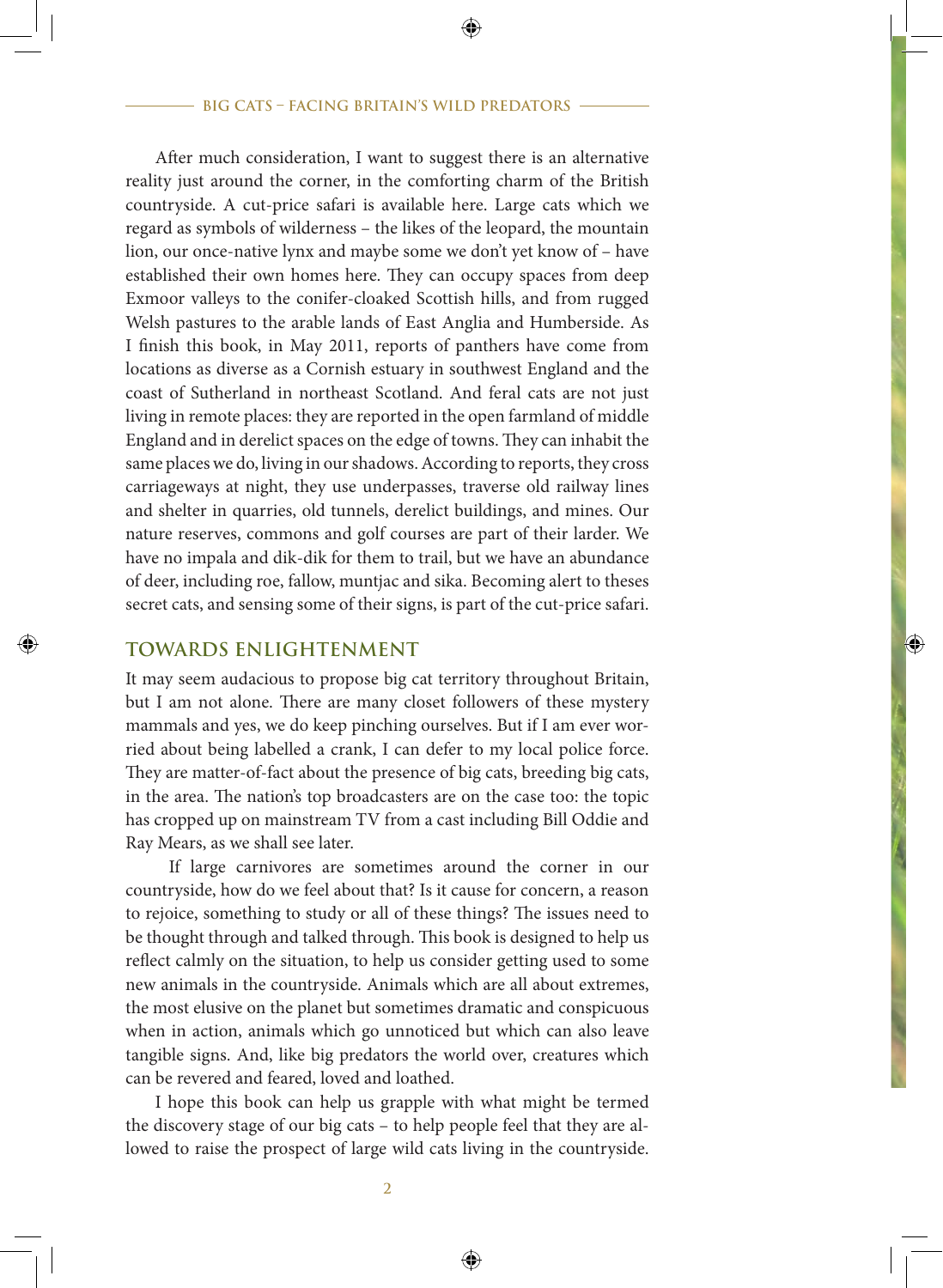

*A black leopard keeps to cover in its large enclosure in Africa. Photo: Mark Fletcher*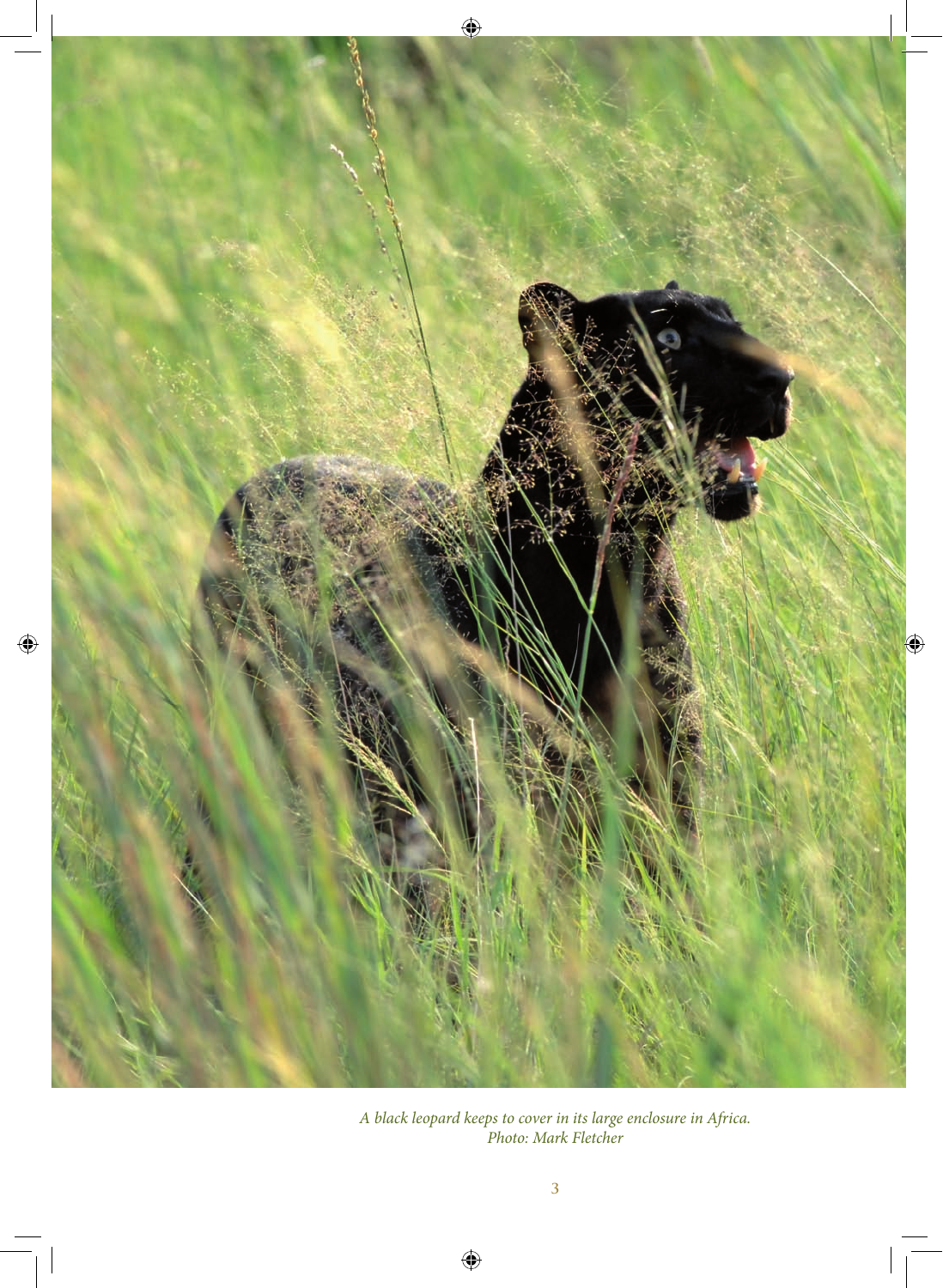In the environment and nature sectors with which I am most closely linked, some people deny the subject, others shuffle with unease at the very words 'big cats', while others again are eager to explore the issue, sensing something fresh and relevant, a new ecology which asks questions of what we think we know. Acclimatising to the presence of big cats and all that they represent is not easy, but we should perhaps begin by being more open.

With awareness may come ambivalence as we think about new types of carnivores in our land. This may be all the more reason to embark upon a research stage, to distinguish facts from assumptions where we can. Research will inform us in various ways. It may help us learn more and consider any responses we make, for we should be considered rather than hasty in our actions. I have not compartmentalised this book according to the stages listed below, for they are not always sequential and not always distinct. Perhaps, however, they represent the scope of how we should prepare our minds and think further.

#### **UK Big Cats - stages of awareness**

The sequence of becoming aware of and attuned to big cats in our landscape might be as follows:

**Discovery** and awareness

**Research**, survey and understanding

**Response**, possibly including education, information, and advice

My point is that we should learn what we can about these animals before we make any response, especially of a formal type. Our personal views might vary and may change over time or as we find out more. I hope, though, that we would all agree that the research stage is important if we wish to understand these animals better, and appreciate their lifestyles and the effect they may have on our environment.

### **taBoo questions**

Reports of big cats across Britain are unremitting, but there is more to the subject than these moment-in-time observations. Our wildlife and our landscapes may be changing, gradually and subtly, because of the presence of these new big predators. Does this matter? Will it affect many of us as we go about our daily lives? Will it have an influence on other wildlife and will it alter the ways in which people use and experience the outdoors? And should anyone or any organisation be bothered enough to do something to understand the nature of what could be happening?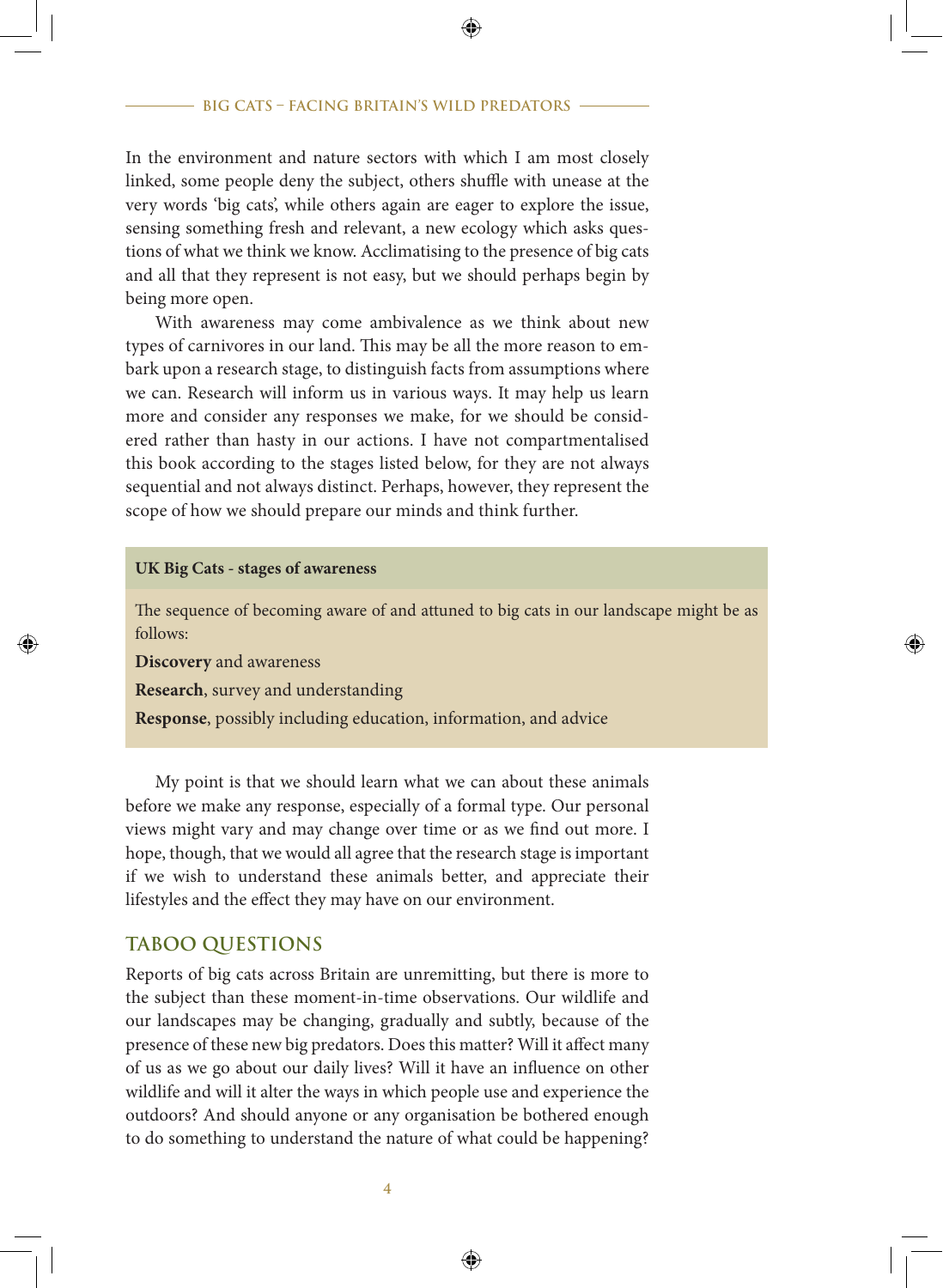The main motive of this book, then, is simple and modest: let's think a little more about the big cats that live alongside us, rather than treat them as taboo, and let's explore these sorts of awkward questions, however cautious we should be in our responses.

I appreciate that my tone on big cats here in Britain may smack of political correctness. I do not believe, however, that the cats should rule people's lives, affect their livelihoods and be accepted at any price. There is a balance to be struck and some rules to be aware of and, so far, the clandestine cats seem to be on the right side of this balance and these rules. But what about the human side of this balance? I find that people act responsibly in handling a big cat situation. From worried parents to dog owners, to farmers, to surprised car drivers and ramblers and, on the occasions when they are consulted, official bodies, the reaction is measured. There are, of course, different views depending on the context. 'I like the idea of them living quietly here, eating rabbits. There is plenty of space in Herefordshire for us to live alongside them,' said one eyewitness a while back. Many would agree, while the cats keep to natural prey. But when livestock becomes a target, the mood can change. 'My tolerance ends when my stock are killed,' said a pedigree sheep breeder to me in Herefordshire this May, after a large lamb, a ewe and a prize ram had been dispatched one at a time in cat-like attacks over a period of six weeks. She sensed a new alien presence. An intruder had upset the natural order on her land. Such situations seem sporadic, and livestock attacks seem contained or intermittent. They rarely linger as an ongoing curse. But experienced help and advice needs to be offered to landowners and anyone feeling under pressure from big cats. Avoiding the subject means that this doesn't happen, so people improvise, devising their own solutions. They get tips from others who have had a big cat visit and they find their way to informal help. This system works up to a point and I am part of it, but I know its limits. I see the families unsettled by a visiting cat. It is commendable that people want to find a responsible way forward, and we avoid pitchforks heading for the hills.

## **worlds aPart?**

Some people feel that a big cat passing through the neighbourhood from time to time becomes savvy – in its own best interest, it gets to know some rules. We will look at this again later, but one example comes from Frank Tunbridge, a colleague here in Gloucestershire. I recall it well, as Frank and I were sitting in my kitchen having our monthly catch-up about big cats as the incident was phoned through. I could half-hear the phone conversation unfold and realised it was notable. It came from a corner of the county where sightings are common, where we have come to expect routine reports. Some of them may be of the same animal,

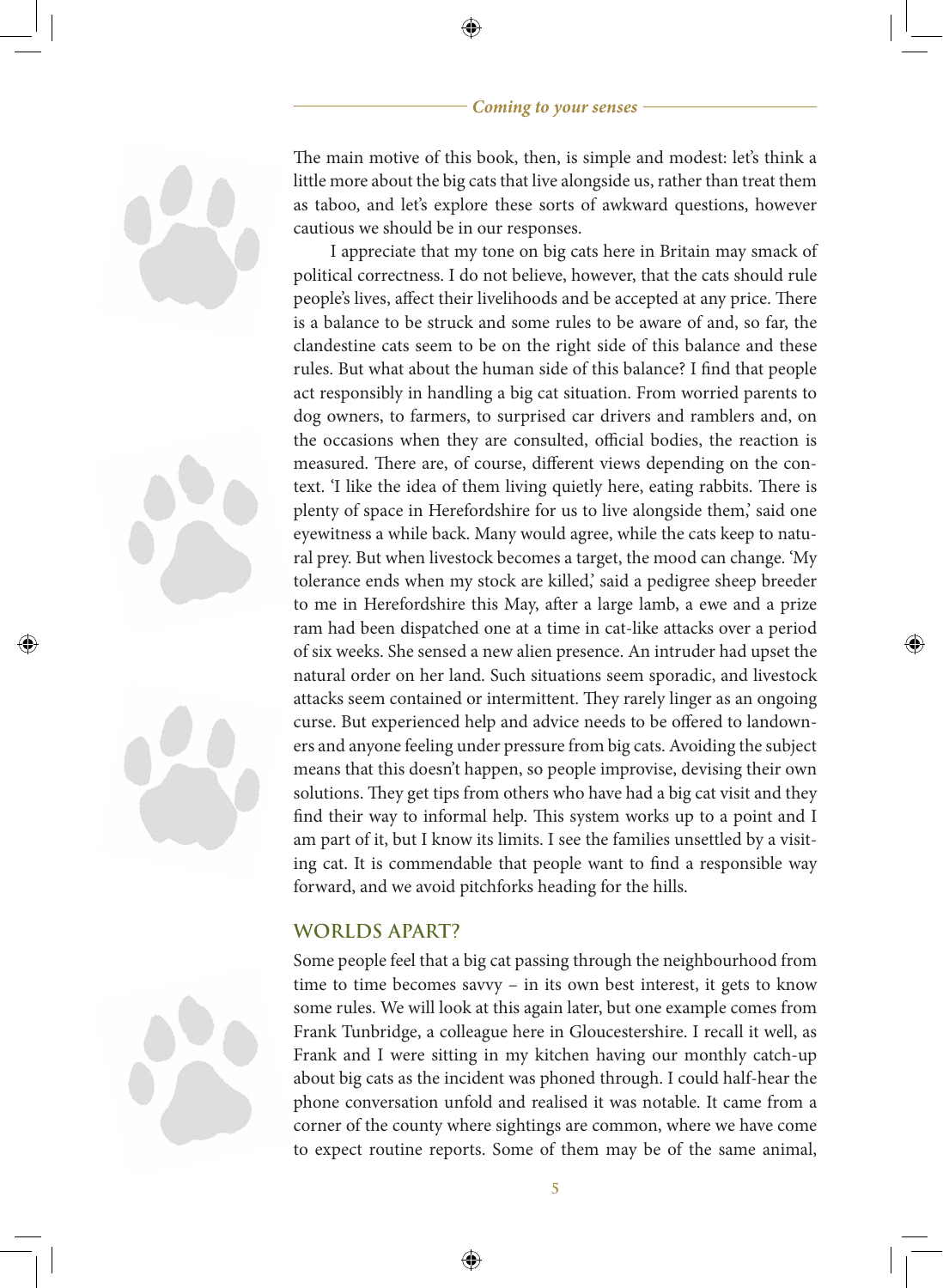

*The puma or mountain lion at home in Montana, US. The photo was taken in a large habitat enclosure. Photo: Patty and Jerry Corbin* 

apart from when there are colour distinctions. The informant was a lady who rented a field for her horse and foal. She had had two sightings of a black, panther-type cat in the field. She was not fazed by the events and felt the cat gave her a wide berth as it passed through. On the occasion of her second sighting her foal had bounded up to the cat when it saw it. The lady normally had a black lurcher with her, although she had left it behind that day, and the foal and the dog would enjoy a play together, the foal racing to greet the dog. She felt the foal's action was simple to explain – it had assumed that the big black cat was the dog. She watched in trepidation as the foal raced to the cat at the top of the field. The cat sat still, disdainful. It let out a threatening snarl and the foal beat its retreat, quickly returning to its mother. Foals, especially at a small stage, may be a target for a big cat, and this is a worry Frank and I sometimes hear raised by horse owners. This lady, though, was unperturbed and felt no need to protect her horse or foal. She felt she understood the cat, and was totally comfortable with its occasional presence. She said she sensed that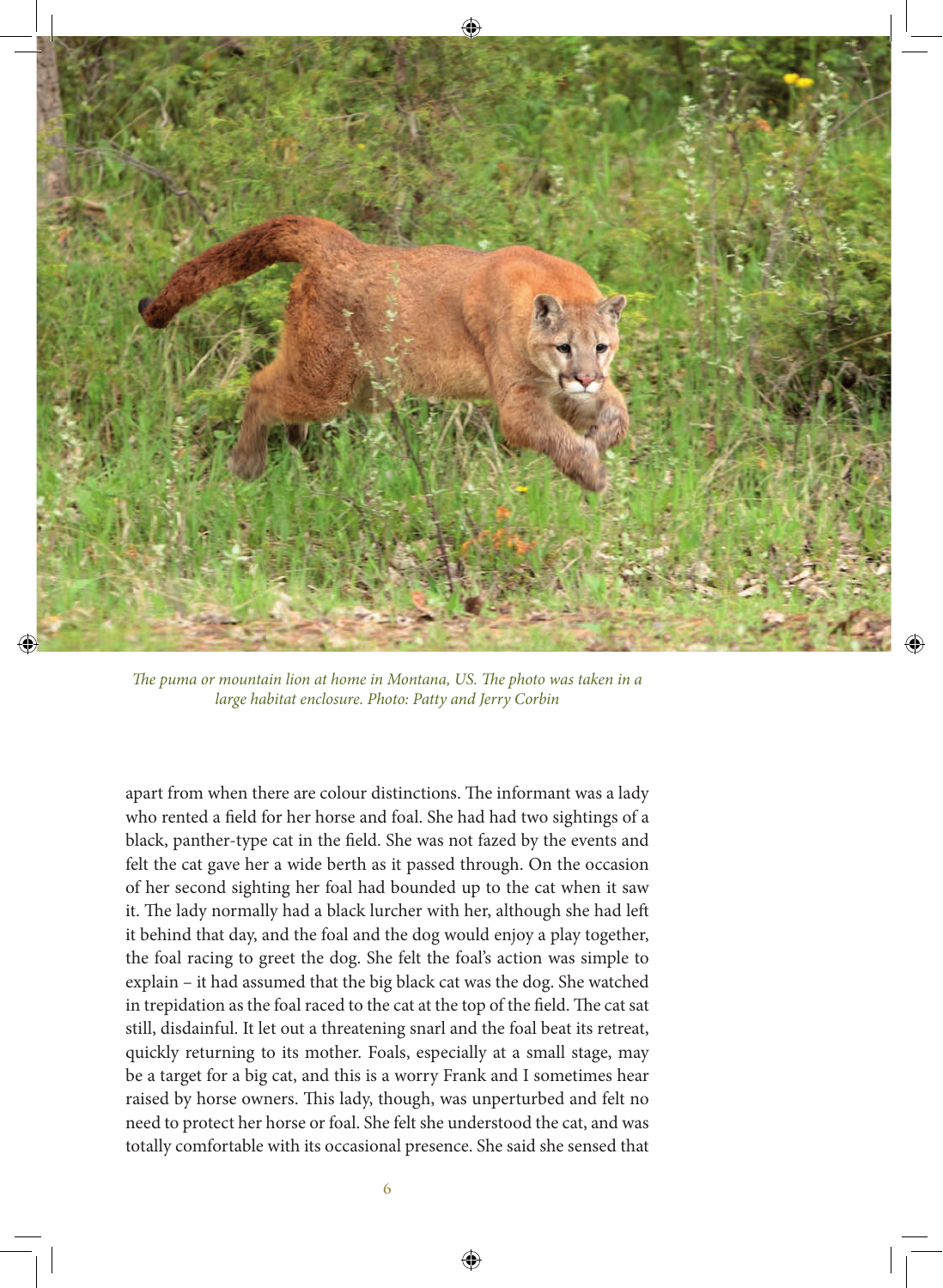the cat was female and Frank agreed that this might be a good hunch. His reasoning for agreeing with her was the regularity of the cat's appearance, for he had been on its case, glimpsing it once at dusk and meeting locals who had too. It seemed to have a small territory, making it more likely to be female. It was also slight in build rather than of big, swaggering form.

The lady had one more observation to make, which endeared the cat to her. 'It shows me what it can do,' she said. 'It leaves carcasses, including one of an eaten-out fox, in the middle of the field, right where I can see.' This was the animal's message, the lady thought, of co-existence. 'It's telling me, "This is how I live. You've no need to worry, or to bother me."'

## **nature that exCites**

As I write this, in the spring of 2011, a campaign group is challenging the proposed trapping and removal of beavers from the River Tay in an action proposed by the agency Scottish Natural Heritage. This, despite the fact that an official trial of released beavers, monitored and carrying implanted ID chips, is being carried out at Knapdale and will inform any further releases of beavers if it's decided to bring them back more widely in Scotland. The beavers on the Tay were seen as far back as 2001. It is generally accepted that the five that founded this population escaped from a wildlife park. The reaction to the Tay beavers tells us something about people's connections with free, unmanaged wildlife. When people first noticed beavers on the Tay they didn't run to the authorities and they didn't blab to the press. They kept quiet. People who were in the know seemed content for nature to take its course. They may have felt the beavers were best left to do their thing before public policy caught up with them.

I think the example in Tayside holds some clues, for I've seen this very reaction applied to big cats too. Although some eyewitnesses avoid reporting big cats for fear of ridicule, there are other motives too. Some people would rather not face up to big cats being around. They feel it's something we should keep to ourselves, rather than broadcast, and not something on which we should venture an opinion. I understand that view entirely. If a topic is surrounded by so much speculation, why pronounce on it with confidence? And, as in the case of the Tay beavers, some people don't wish to disclose something they feel is special when the consequences are unknown or even feared.

After one of my talks on big cats, a Cotswolds farmer who'd seen a panther in nearby woods wanted to challenge me. 'Isn't it like knowing a good beach – shouldn't you keep it to yourself?' he asked, forcing a rather agonised reply from me. I was, I said, simply reporting what I felt needed to be known. If people walk, play or camp, for instance, in areas where the cats are sometimes seen, then some of them might like to be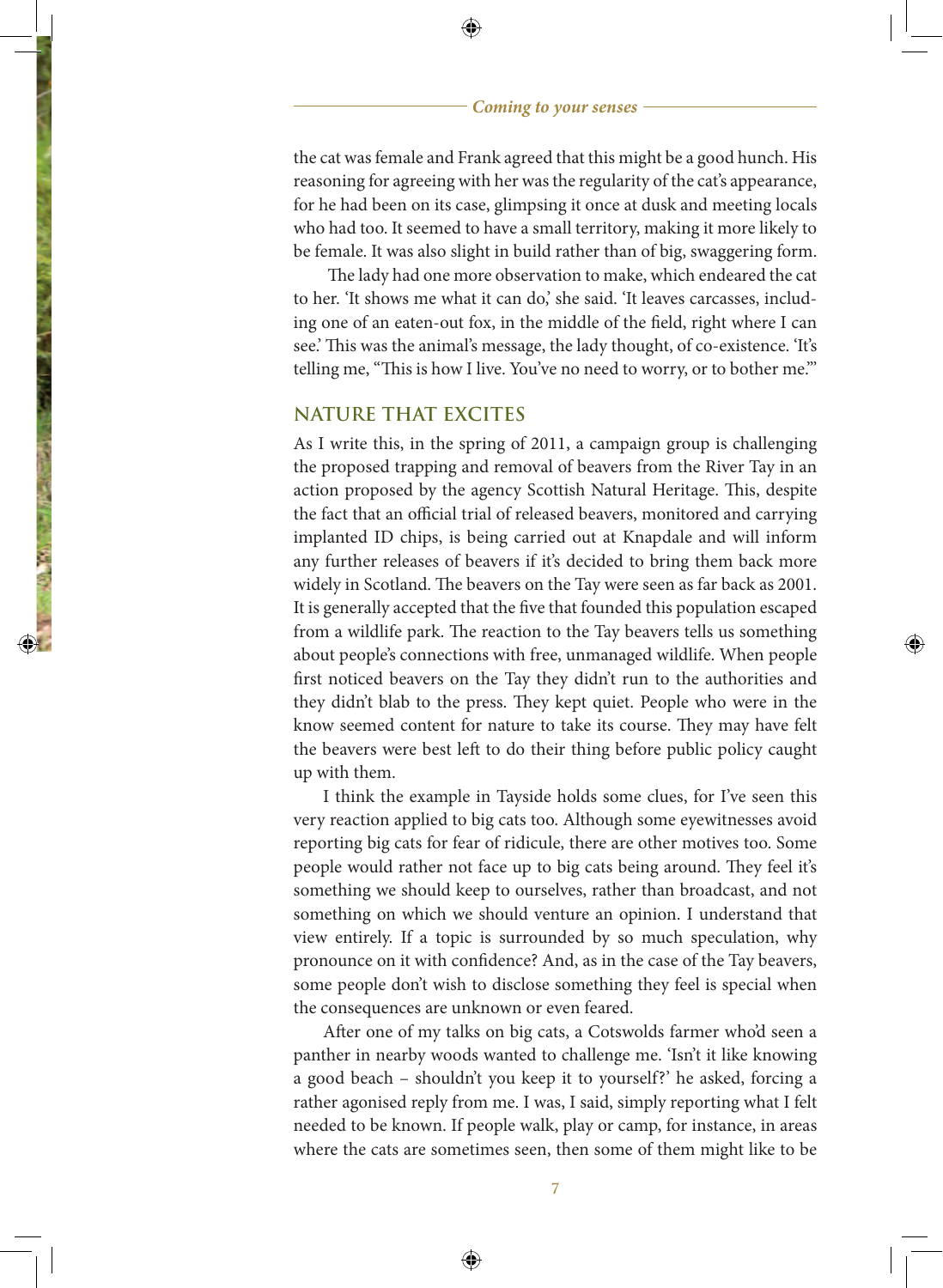aware of the fact. That was all. I wasn't suggesting he carry a gun with him, I wasn't suggesting staying at home and I wasn't inviting him to be over-protective of his kids. I was just saying that a big cat may be present, sometimes, although mainly active at night, and by knowing that and by being a bit vigilant, he'd notice much more around him anyway. Remaining on alert would reveal all manner of tracks and signs of common wildlife and he would hear more birdsong in its many variations. All these parts of the natural world would come into much clearer focus. 'Enjoy it!' I said.

I finished my response to the farmer and the Cirencester audience by saying that I would prefer them to get a reasoned message from me rather than dubious information from people with a different agenda. I got a receptive hearing that day – although perhaps the gathering was self-selecting – and people were curious, polite and largely sympathetic. Since that talk in Cirencester I have done many more, often alongside Frank Tunbridge. I have briefed a great variety of bodies, from the Mammal Society to the Exmoor Society, from farmers' groups to Women's Institutes, Natural History Societies and civic societies. I've facilitated several workshops and spoken at two national wildlife conferences. All told, I have held discussions, mainly in the form of a collective gathering, with well over a thousand people on the topic. At many of these events I have deliberately sampled people's views and the responses are remarkably consistent. I am confident that research and survey is a wellsupported option to take as a response to our big cats.

## **nature that asks questions**

The UK wildlife depicted in our textbooks is not always the complete picture. Real nature is out there, regardless, more contaminated than we imagine and doing its own thing. Our wildlife has become globalised: a cocktail of species are evolving on these shores, with origins that are a blend of native, exotic, traded, escaped, licensed and unlicensed. Britain is now a land of cosmopolitan species, from the jungle-like Japanese knotweed, which first spread from Victorian gardens and estates, to the raucous ring-necked parakeets screeching away in London parks. Our tainted and mixed-up nature has different effects on the landscape depending on where it appears. Japanese knotweed is seen as damaging to ecosystems and can cost huge sums to clear, but how about the spreading Himalayan balsam, the new blaze of popping purple we can see on summer walks? Some defend it as a late-season host for insects and an aid to pollination, while others see it as a rampant and worrying change, taking a stranglehold on our river banks. The signal crayfish in our rivers and lakes is clearly invasive and damaging, ousting our native crayfish and disturbing the freshwater ecology, but not all aliens are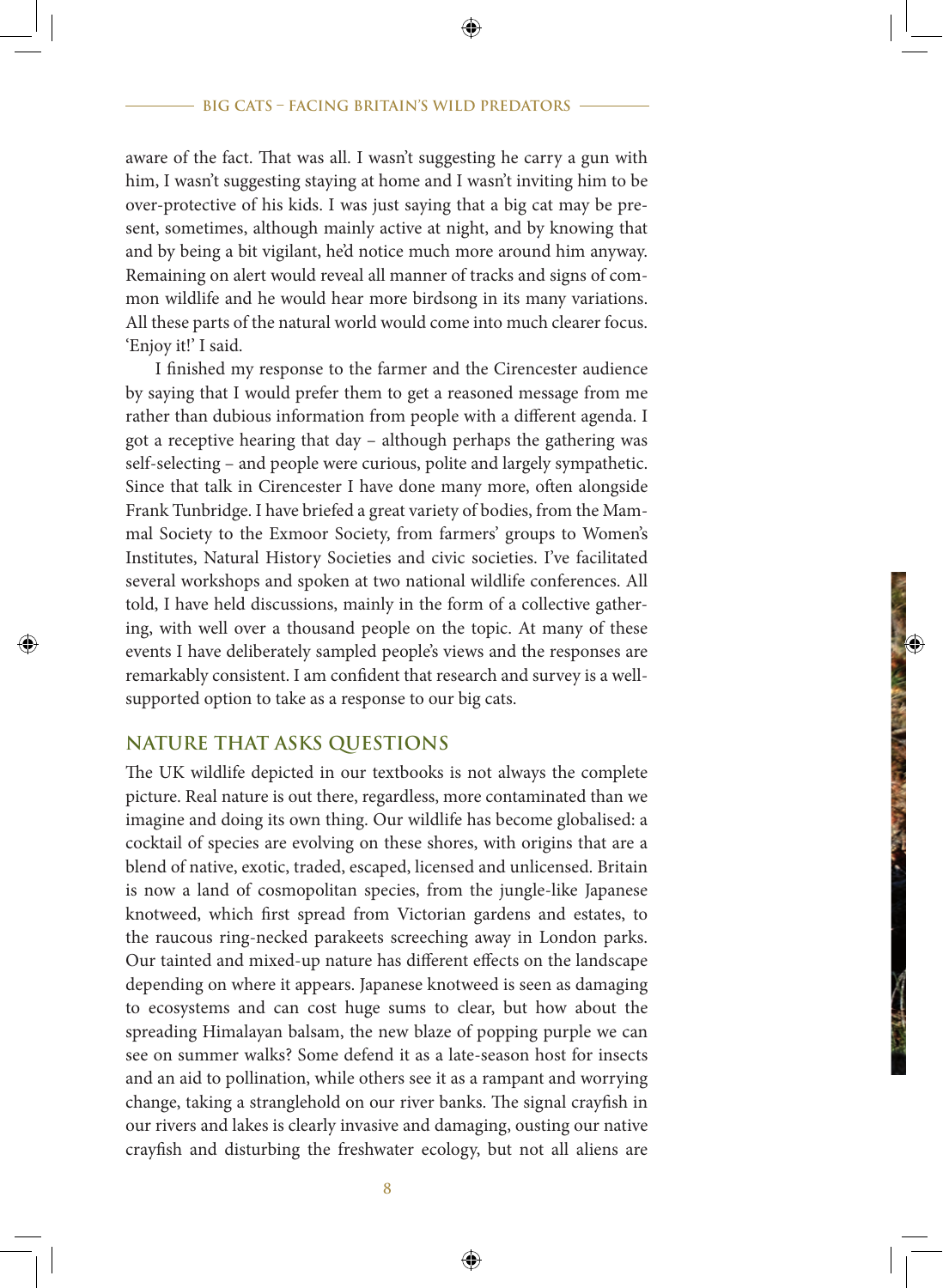bad news. Some naturalised arrivals can soon feel like long-lost friends. Witness the little owl, 'the Frenchman', which we now commonly hear at dusk. It arrived through the 1800s and had spread country-wide by the 1930s. It filled a vacant niche and is today our most noticed owl. So where do we draw the lines? What are the cut-off points in acceptance, and what are our criteria for impacts and effects? The way we regard our changing nature is as much cultural as scientific. We should be honest in our motives for separating the bits of nature we like from those which we want to control.

## **energising the eCosystem**

I once escorted a New Zealand ecologist on his first trip into the British countryside. As we surveyed the pastoral scene from the ridge of the Malvern Hills on the Herefordshire-Worcestershire border, he marvelled at the shaggy, wildlife-rich common land which had escaped the cleans-

![](_page_10_Picture_4.jpeg)

*A Eurasian lynx demonstrates its camouflage in a habitat enclosure in a Bavarian Forest. Photo: Miha Krofel*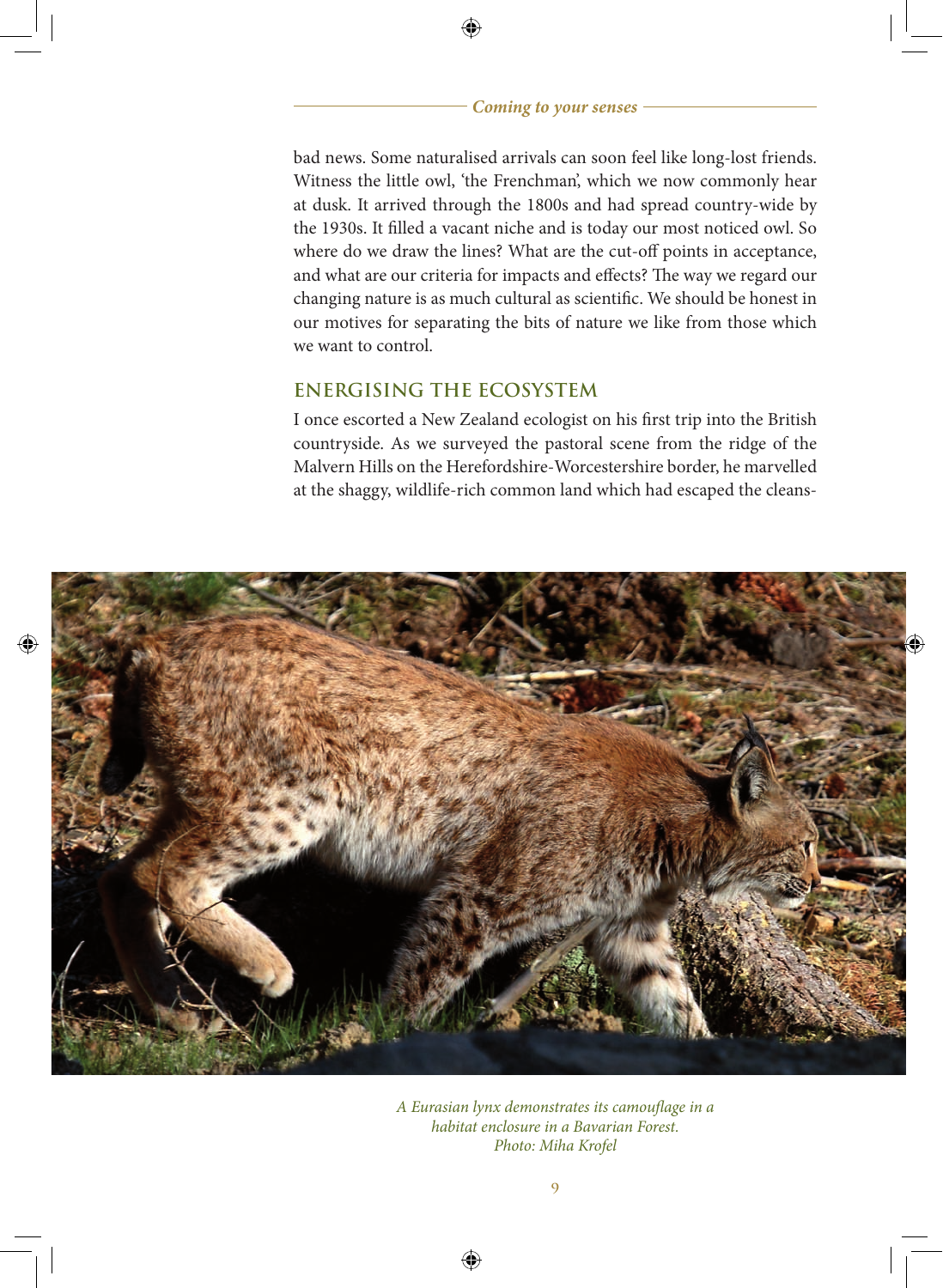ing of modern farming. He remarked on the soft but regimented character of orchard plots, he picked out the roughly-grazed horse paddocks and he noted where the pastoral estate-land bounded the more intensive agricultural fields. He was fascinated by these first glimpses of an unfamiliar land, but there was a limit to his diplomacy: 'Your landscapes lack energy!' he declared.

Here, was the brutal verdict of an outsider from someone who has clout in his own country. In one clipped sentence he wrote off our countryside as dormant, bland and missing something. Our countryside may be pretty. It may be scenically striking across large swathes, and it may have all manner of artefacts which make it a cultural delight. But if you see the land, its vegetation and its wildlife as a living, dynamic entity, then much could be regarded as rather sterile.

## **Feeling the drama, sensing the wild**

Many people, especially from the world of ecology and wildlife conservation, are expressing this view these days. There is a vigorous debate about how to add that missing spark to the landscapes of Britain and 're-wild' them. A step on the way to this is widely referred to as 'landscape-scale conservation'. These are the tags for the latest thinking in how we should improve the lot of the UK's wildlife. Landscape-scale conservation and re-wilding mean moving beyond wildlife gardening or tinkering with small nature reserves, to create bigger spaces for nature, where it can do its own thing, to ebb and flow as a whole ecosystem. The people pushing this agenda suggest bigger units of land for nature reserves, a less prescribed and deliberate management of the land, and the introduction of grazing animals to pressurise the vegetation, creating more micro-habitats within it. This involves creatures like Exmoor ponies and Highland cattle, or even bigger, wilder herbivores to graze and browse, to create the disturbance and the niches for other wildlife, from insects to butterflies, to adapt to. The ultimate expression of this system might be beavers creating glades where woods meet river corridors and wild boar rooting around, their snouts ploughing the woodland floor, dispersing seeds and leaving fresh mounds of soil for fungi and insects to get to work on.

The desire for this new-style conservation is not just based on the richer ecology it will bring, but on a recognition that it has a vital human dimension too. It is exciting, both visually and emotionally. It can bring lyrical power to the land. It is the perfect response to the lack of energy noted by my New Zealand friend.

And this 'new nature', this new thinking about 're-wilding', is not a pipe dream – some of it is happening already, such as the Great Fen project, north of Cambridge, where fenland systems are being re-wetted and joined up. Another renowned example is the restoration and expansion